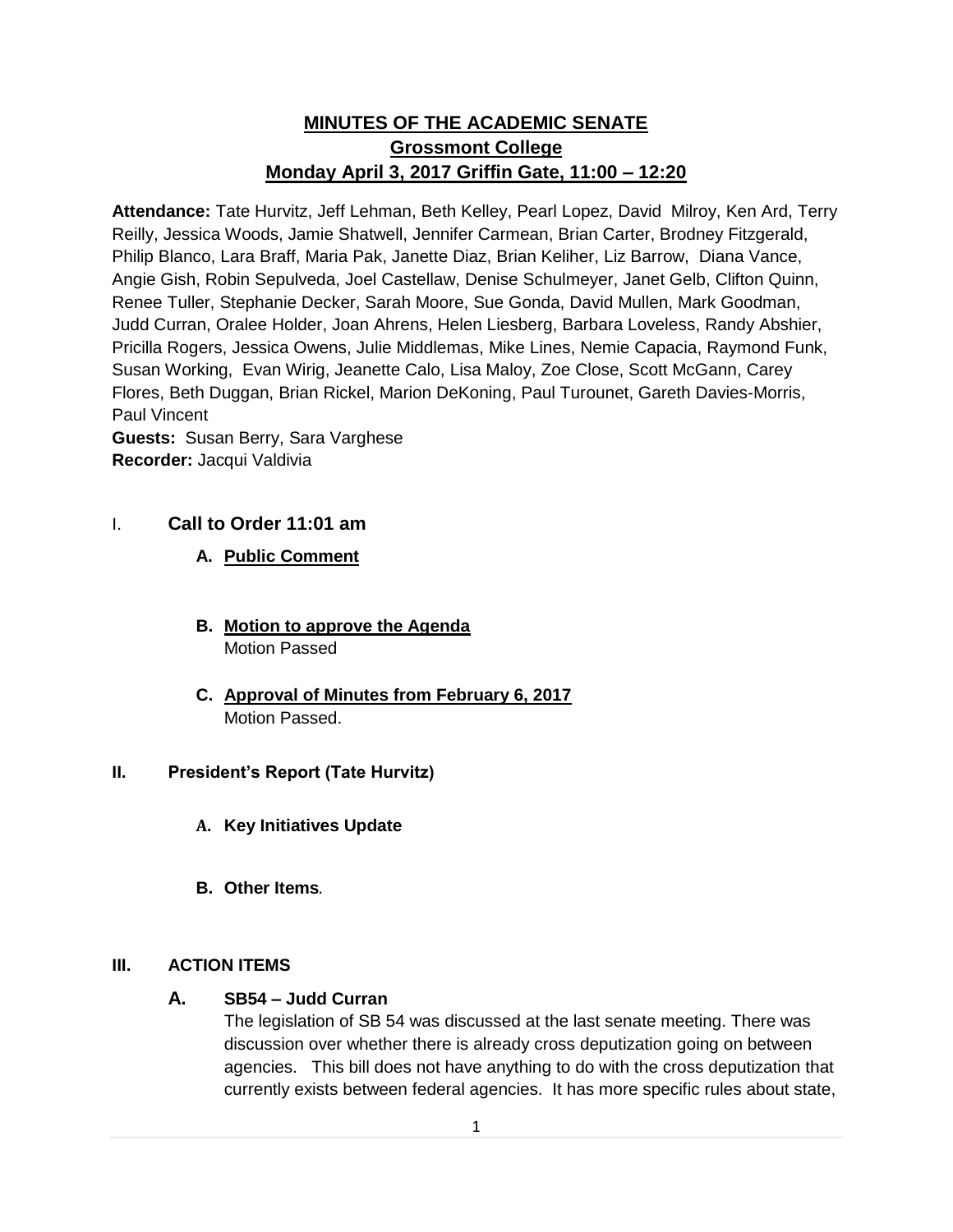local and campus law enforcement to take money for actions that are not necessarily in their normal duties- specifically regarding immigration enforcement. This bill does not do anything to jeopardize the law, but rather would explain what they can and cannot participate in up to the law. The bill sends a message to the state that we are concerned about our students and we want to protect them.

A question was asked how long the revision will process take. It is not quite clear how long it will take to complete the revisions but Judd expressed he did not think any of the revisions would really effect the key terms of the bill.

The body proceeded to vote (carried from last senate) 36 yes 6 No 7 abstentions Motion Passes

### **II. INFORMATIONAL ITEMS**

### **A. Fire Alarm- Jeff Lehman**

There will be a Fire drill coming up soon, so if you hear this you are to be evacuated to your designated area.

### **B. Susan Berry**

Susan Berry was introduced as our new Student Engagement Coordinator She is located, for the present, in the student affairs office. We are very excited to have her here and part of the Grossmont team.

# **C. Compressed Calendar**

This discussion was not intended to bring us to making a final decision about compress calendar. This is really looking at the big pictures questions, not the more detailed questions. There are five major variables when it comes to thinking about compress calendars (see attachement, "compressed calendar cheat sheet"). One factor is the days between terms which affects things like vacation time, and the length of intersession. The other is the length of Thanksgiving, whether to do a full week off at Thanksgiving or just the Thursday, Friday. Flex obligations are another variable. Whether we keep a dedicated Finals week is another variable. Finally, how extensive we use non-prime time hours for scheduling is a factor. All of these variables are inter-related. Lengthing some requires shortening others.

Please see attachmnents for samples from San Diego City and Southwestern Colelges.

#### **III. COMMITTEES**

# **A. Council of Chairs and Coordinators – Judd Curran**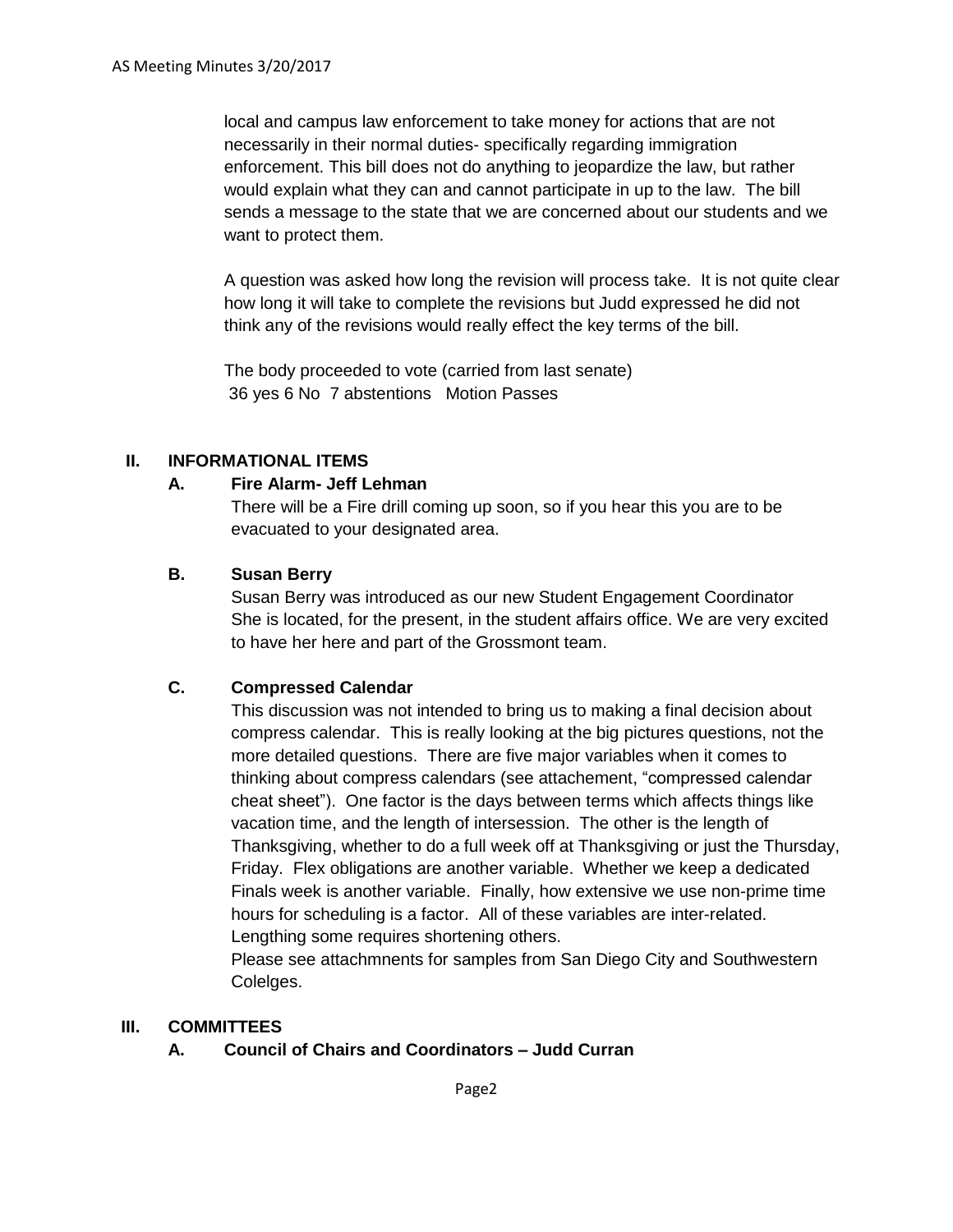CCC has been working on prioritizing our most important topics and brining those to the forefront. We have been working on the election process and updating the language. We are currently working on updating the CCC Handbook. We developed a recommendation that came out of Chairs and Coordinators in fall in regards to an issue that was going on with the construction on campus. It was affecting the math department the most. In making this recommendation administration did come up with a solution in order to make the construction less invasive. We have had updates on program review, EMA (Grossmont's new enrollment management system) and April Month of Service. We also do a department spotlight so that all CCC get an update on what said department is doing currently.

Judd shared a set of guidelines that CCC came up with an election process. This helped to clarify what membership was and who has voting rights. This also clarified that though a body might not be voting on not only elections but other recommendations or resolutions, they should be communicated to about what is currently happening in CCC.

#### **Move to Action - Processes of CCC elections**

M/S Holder/Davies-Morris Motion Passed

A question was raised regarding the position of the CCC in releation to the Senate. There was question as to whether Chairs and Coordinators are a committee of the Academic Senate.

**Motion to Table this action to refer back to the Senate Officers whether CCC is a committee of the Academic Senate M/S Castellaw/Shulmeyer**

Motion Passed with 1 abstention

**B. Faculty Rank- Diana Vance**

The committee for Faculty Rank met two times this semester to go over applications for academic rank (see attached) .

#### **Motion to Move to Action**

**Unanimously Approved**

#### **Motion to vote approval of the List of Academic Rank**

**C.**

**Unanimous Approval. Emeritus applications will be moved on to the board.**